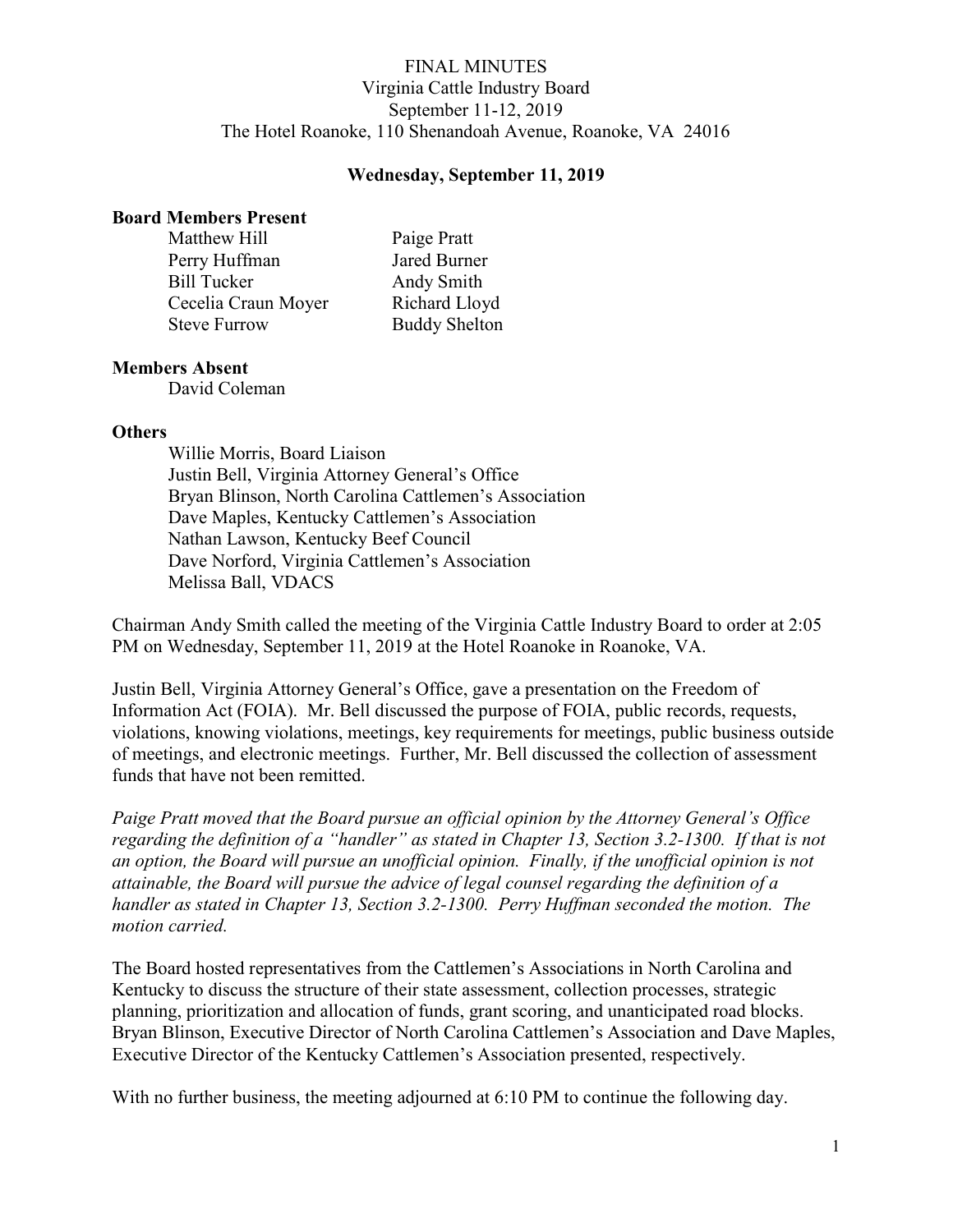# FINAL MINUTES Virginia Cattle Industry Board September 11-12, 2019 The Hotel Roanoke, 110 Shenandoah Avenue, Roanoke, VA 24016

## Thursday, September 12, 2019

#### Board Members Present

| Matthew Hill        | Paige Pratt          |
|---------------------|----------------------|
| Perry Huffman       | Jared Burner         |
| <b>Bill Tucker</b>  | Andy Smith           |
| Cecelia Craun Moyer | Richard Lloyd        |
| <b>Steve Furrow</b> | <b>Buddy Shelton</b> |

### Members Absent

David Coleman

#### **Others**

Willie Morris, Board Liaison Katie Frazier, Colonial Farm Credit Kyley Clevenger, Colonial Farm Credit Vinson Snuffer, Colonial Farm Credit Tim Pfohl, Virginia Tobacco Commission Melissa Ball, VDACS

Andy Smith reconvened the meeting to order at 8:10 AM on Thursday, September 12, 2019 at the Hotel Roanoke in Roanoke, VA.

Vinson Snuffer, Regional Sales & Lending Manager, and Kyley Clevenger, Knowledge Center Director, representing Colonial Farm Credit, gave a presentation on the Knowledge Center and producer programs.

Steve Furrow moved to approve the draft minutes of the prior meeting with corrections. The motion was seconded by Buddy Shelton and approved.

The board reviewed their 2018-19 Annual Report. Cecelia Moyer moved to approve the annual report, Richard Lloyd seconded the motion and the motion carried.

Buddy Shelton moved, and Steve Furrow seconded the motion to approve the travel, lodging and meal costs (per diem) for Bryan Blinson, North Carolina Cattlemen's Association, and Dave Maples, Kentucky Cattlemen's Association. The motion carried.

Tim Pfohl, Grants Program Director, Virginia Tobacco Commission, presented about the granting process of the Commission. He discussed the program priorities, logic models and strategies, pre-application process, grant management, and other best practices.

Jared Burner gave the treasurer's report. There was a beginning balance of \$342.76, revenues through June 30, 2019 were reported as \$136,500.31, and expenditures were reported as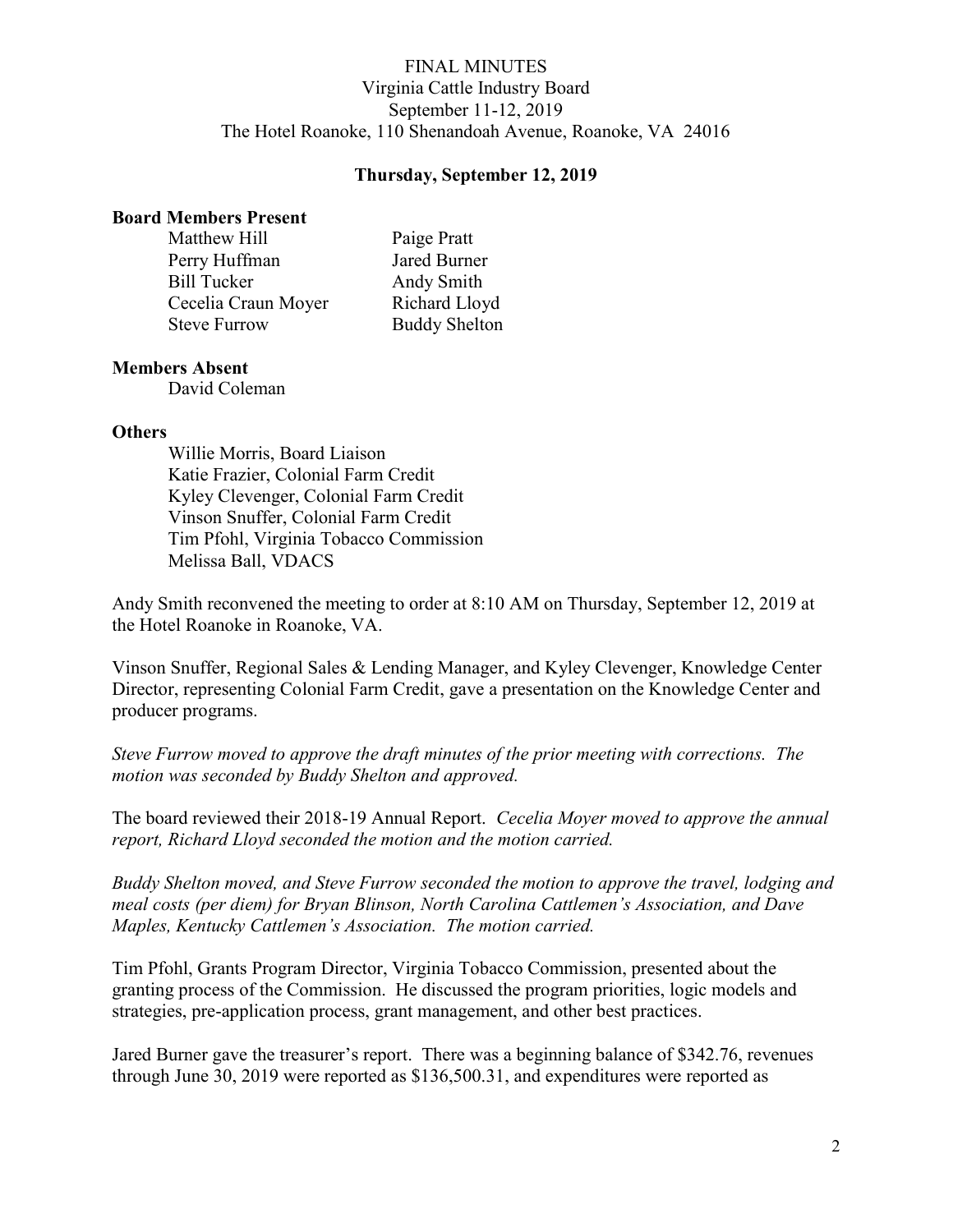## FINAL MINUTES Virginia Cattle Industry Board September 11-12, 2019 The Hotel Roanoke, 110 Shenandoah Avenue, Roanoke, VA 24016 \$2773.52 with a cash balance of \$134,069.55. Richard Lloyd moved to receive and file the treasurer's report, Cecelia seconded the motion, and the motion carried.

Pursuant to Section 2.2-3711 of the Code of Virginia, Bill Tucker stated, I hereby move that the Virginia Cattle Industry Board convene a closed meeting for the purpose of discussing collections, the motion was seconded by Jared Burner and the motion carried with a unanimous vote.

Bill Tucker stated that the Virginia Cattle Industry Board has completed business in closed meeting. Bill Tucker moved that the Virginia Cattle Industry Board end its closed meeting, Steve Furrow seconded the motion and the motion carried with a unanimous vote.

Paige Pratt moved that whereas the Virginia Cattle Industry Board convened a closed meeting on this date pursuant to an affirmative recorded vote and in accordance with the provisions of the Virginia Freedom of Information Act; and whereas Section 2.2-3712 (D) of the Code of Virginia requires a certification by the Virginia Cattle Industry Board that such closed meeting was conducted in conformity with Virginia Law; now therefore, be it resolved that the Virginia Cattle Industry Board hereby certifies that, to the best of each member's knowledge, (i) only public business matters lawfully exempted from open meeting requirements by Virginia law and (ii) only such public business matters as were identified in the motion convening the closed meeting were heard, discussed, or considered by the Virginia Cattle Industry. Richard Lloyd seconded the motion. The motion was approved unanimously.

Richard Lloyd moved that the Board pursue a memorandum of understanding with Kentucky for the collection of assessment pertaining to cattle that reside in Virginia at the point of sale, but are marketed in Kentucky. Perry Huffman seconded the motion and the motion carried.

Bill Tucker will contact Superior Livestock to gather information pertaining to the assessment being paid by cattle marketed through their services.

The board requested that Willie Morris clarify (via the Attorney General's Office) the definition of "Tax Commissioner" in Section 3.2-1102.

Andy Smith appointed a "Collections" Subcommittee consisting of Andy Smith, Jared Burner, Richard Lloyd, Perry Huffman and Matthew Hill. Jared Burner was appointed Chairman of the subcommittee.

Richard Lloyd moved to spend no more than \$5000 to hire a strategic planning professional, the motion was seconded by Buddy Shelton and the motion carried.

The board approved meeting with the strategic planner on November 21 or 22. Willie Morris will secure the Virginia Cattlemen's Office in Daleville for the meeting.